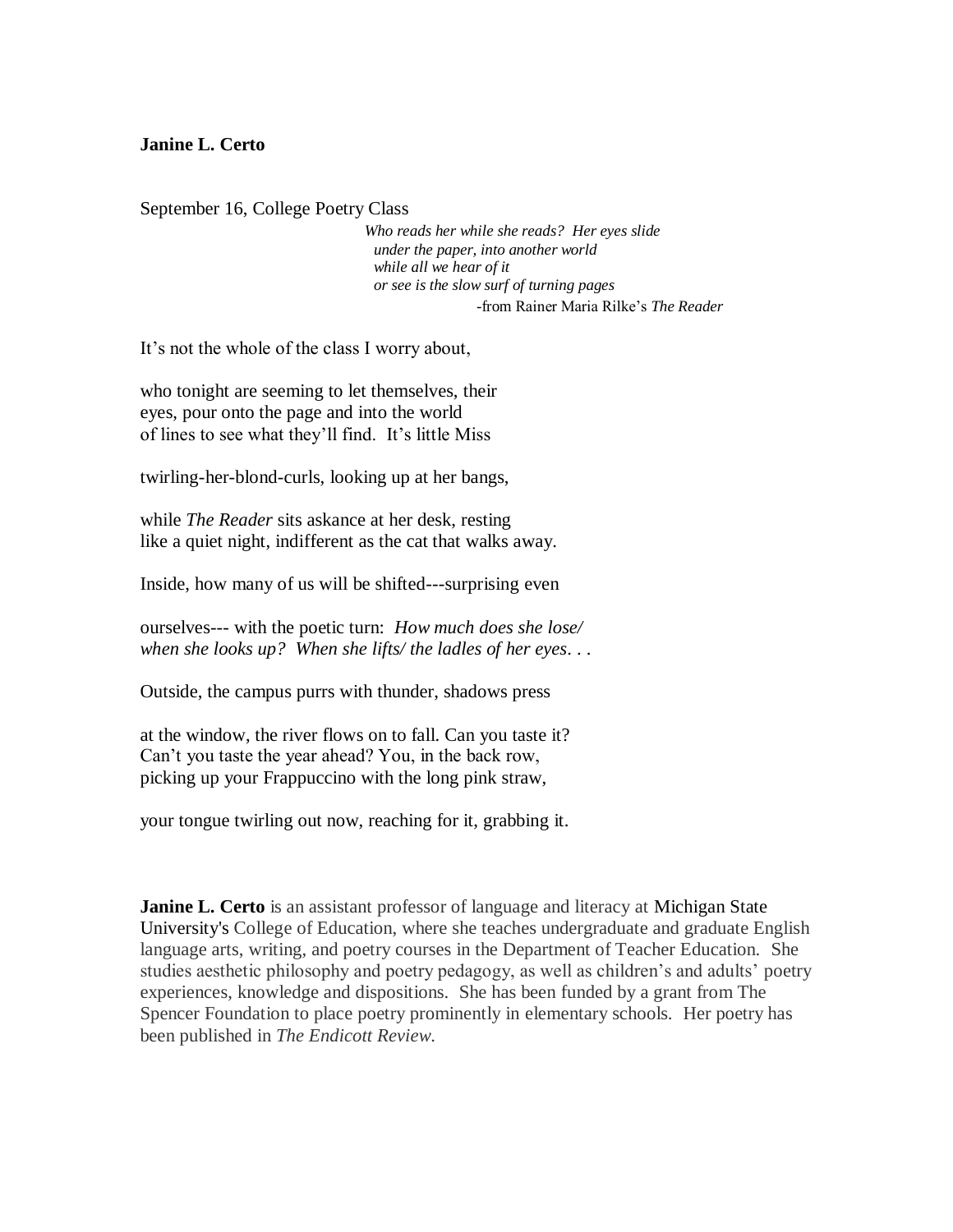30,000 Feet

When our plane hits turbulence, I reach for the *Sky Mall*, lose myself in the paper-shopping of gadgets, possibilities I'll never purchase:

the Slumber Sleep Pillow, the Precise Portion Pet Feeder, The Giddy Up! Core Exerciser, The Teeter Hang Ups Inversion Table.

I envy the boy across the aisle, face pressed to his tag of window, hands spread on the fuselage wall, marveling at the wing outside

and the engine behind. I used to be like that---wonder girl in the sky-- before age stole trust. But I saw the acne-faced pilot

(whose gaze I met as I boarded the plane). He was drinking a Coke. He was laughing. The seat belt sign is still on, and

the boy is now tilting his head at the DC 9-30/40/50 safety information card, turning it sideways and over, considering